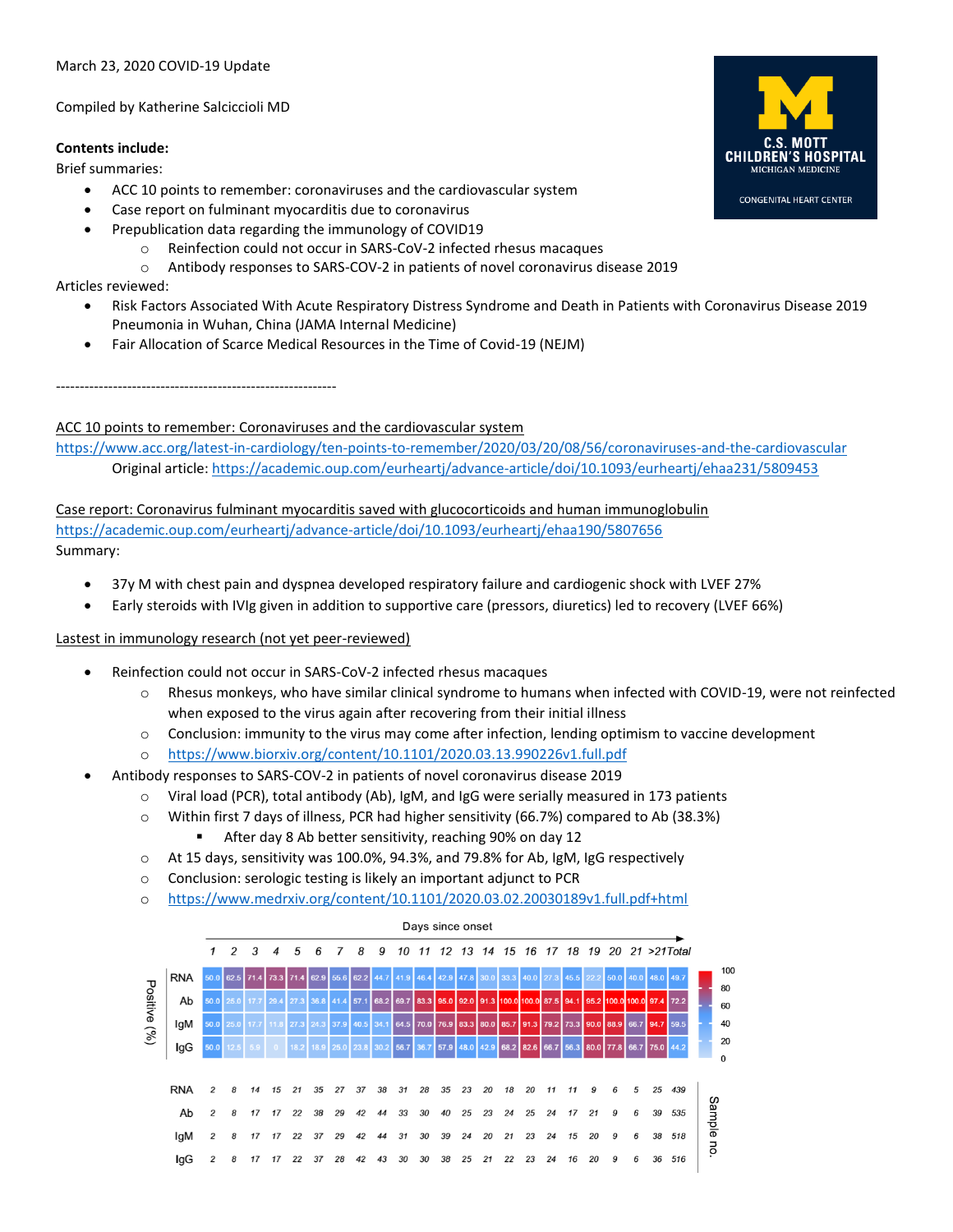| <b>Article Title:</b> | Risk Factors Associated With Acute Respiratory Distress Syndrome and Death in Patients with<br>Coronavirus Disease 2019 Pneumonia in Wuhan, China                                                                                                               |
|-----------------------|-----------------------------------------------------------------------------------------------------------------------------------------------------------------------------------------------------------------------------------------------------------------|
| <b>Authors:</b>       | Wu C, Chen X, Cal Y et al                                                                                                                                                                                                                                       |
| <b>Full Citation:</b> | Wu C, Chen X, Cal Y et al, (2020). Risk Factors Associated With Acute Respiratory Distress<br>Syndrome and Death in Patients with Coronavirus Disease 2019 Pneumonia in Wuhan, China,<br>JAMA Intern Med. Published online 13 March 2020 at www.jamanetwork.com |

## **Study Question**:

What clinical characteristics are associated with developing ARDS in COVID19 patients? With progression from ARDS to death? **Methods**:

Retrospective cohort study of 201 patients at a single center in Wuhan, China with confirmed COVID-19 pneumonia over a one month period from 12/2019-1/2020. Patient characteristics, lab values, and in-hospital treatments were reviewed. Primary outcomes were development of ARDS and progression to in-hospital death.

## **Results**:

- For all pts with COVID PNA: median age 51 (IQR 43-60), 63.7% male, 76.6% presented with fever and cough
- Median time from admission to ARDS was 2 days (IQR 1-4)
- 41.8% developed ARDS (n=81) with 26.4% (n=53) admitted to ICU and 33.3% (n=67) requiring mechanical ventilation
- Of those who required mechanical ventilation, 65.7% (n=44/67) died
- Patients with ARDS were: older, had higher fevers, were more likely to present with dyspnea, were more likely to have a comorbidity (including HTN: +13.7%); had higher bilirubin, BUN, IL-6, D-dimer and lower lymphocytes
- Patients with ARDS who died were: older, less likely to have high fever, more likely to have underlying HTN; had higher bilirubin, BUN, IL-6, D-dimer and lower lymphocytes, CD8 counts
- On Bivariate Cox analysis, higher IL-6 levels were statistically significantly associated with death while higher fever was negatively associated with death
- Patients who developed ARDS were more likely to receive methylprednisolone than those who did not, but the drug was associated with lower risk of death within the ARDS subgroup



## • Older age was associated with higher risk of both ARDS and death – potentially due to decreased immune response

- Fever was associated with ARDS but with better outcomes after ARDS developed
- Several other RFs for ARDS were RFs for death once ARDS developed
- Methylprednisolone was associated with survival in those who had ARDS

#### **Perspective:**

Overall, this was a small retrospective study which confirmed that older age and comorbidities are risk factors for ARDS. On a hopeful note, not all RFs for development of ARDS were RFs for death, suggesting there is an important role for therapeutic intervention in rescuing critically ill patients. There is a signal towards positive outcomes with the use of steroids in ARDS, but it was a very small, non-randomized sample.

#### **Summary Written by:**

Katherine B. Salciccioli MD

**Topic Areas:** ARDS, pneumonia, COVID-19